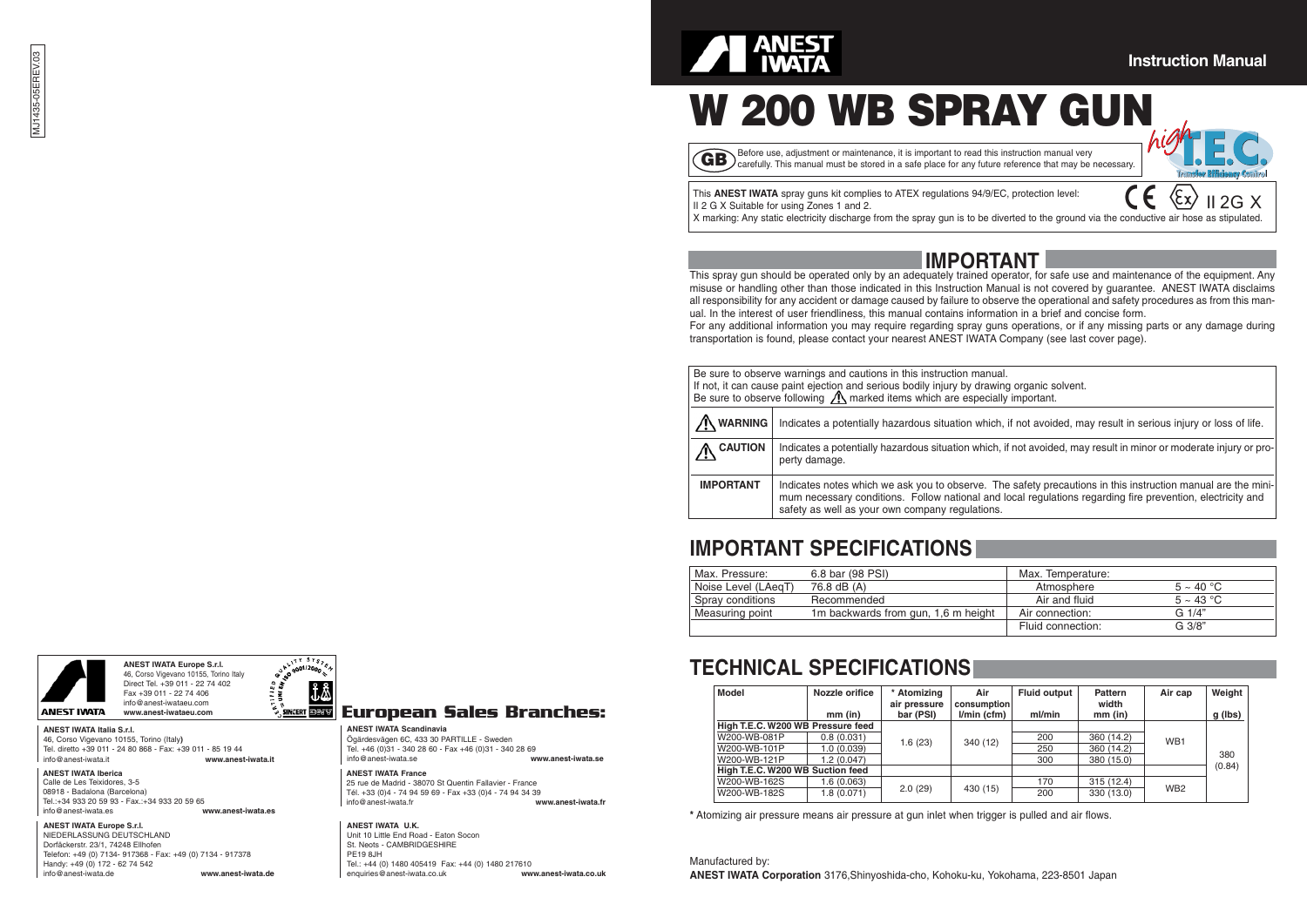### **SAFETY WARNINGS**

#### **FIRE OR EXPLOSION HAZARD**

#### **1. Spark and open flames are strictly prohibited.**

Paints can be highly flammable and can cause fire. Avoid any ignition sources such as smoking, open flames, electrical goods, etc.



**2. Never use the following HALGOGENATED HYDROCARBON SOLVENTS**  which can cause cracks or dissolution on gun body (aluminium) by chemical reaction.

- Unsuitable solvents methyl chloride, dichloromethane, 1.2-dichloroethane,carbon tetrachloride, trichloroethylene, 1.1.1 trichloroethane

- Be sure that all fluids and solvents are compatible with gun parts.

We are ready to supply a material list used in the product.

#### **3. Securely ground spray gun by using air hose with built-in ground wire.**

Ground wire : Less than 1MΩ Check the earth stability periodically.

If not, insufficient grounding can cause fire and explosion due to static electric sparking.



**IMPROPER USE OF EQUIPMENT**

#### **1. Never point gun towards people or animals.**

If done, it can cause inflammation of eyes and skin or bodily injury.

#### **2. Never exceed maximum operating pressure and maximum operating Temperature.**



**3. Be sure to release air and fluid pressures before cleaning, disassembling or servicing.** If not, remaining pressure can cause bodily injury due to improper operation or scattering of cleaning liquid. In order to release pressure, first stop supply of compressed air, fluid and thinner to spray gun. Then pull trigger towards you.

#### **4. Tip of fluid needle set has a sharp point.**

Do not touch the tip of fluid needle during maintenance for the protection of the human body.



**PROTECTION OF HUMAN BODY**

#### **1. Use in a well-ventilated site by using spray booth.**

If not, poor ventilation can cause organic solvent poisoning and catch fire.

#### **2. Always wear protective gear safety glasses, mask, gloves.**

If not, cleaning liquid, etc., can cause inflammation of eyes and skin. If you feel something wrong with eyes or skin, immediately see a doctor.

#### **3. Wear earplugs if necessary.**

Noise level can exceed 85 dB(A), depending on operating conditions and painting site

**4.If operators pull the trigger many times during operation, it may cause carpal tunnel syndrome.** Be sure to take a rest if you feel tired.



**OTHER PRECAUTIONS**

**1. Never alter this spray gun.** If done, it can cause insufficient performance and failure.

**2. Enter working areas of other equipment (robots, reciprocators, etc.) after machines are turned off.** If not, contact with them can cause injury.

### **COMMENTS**

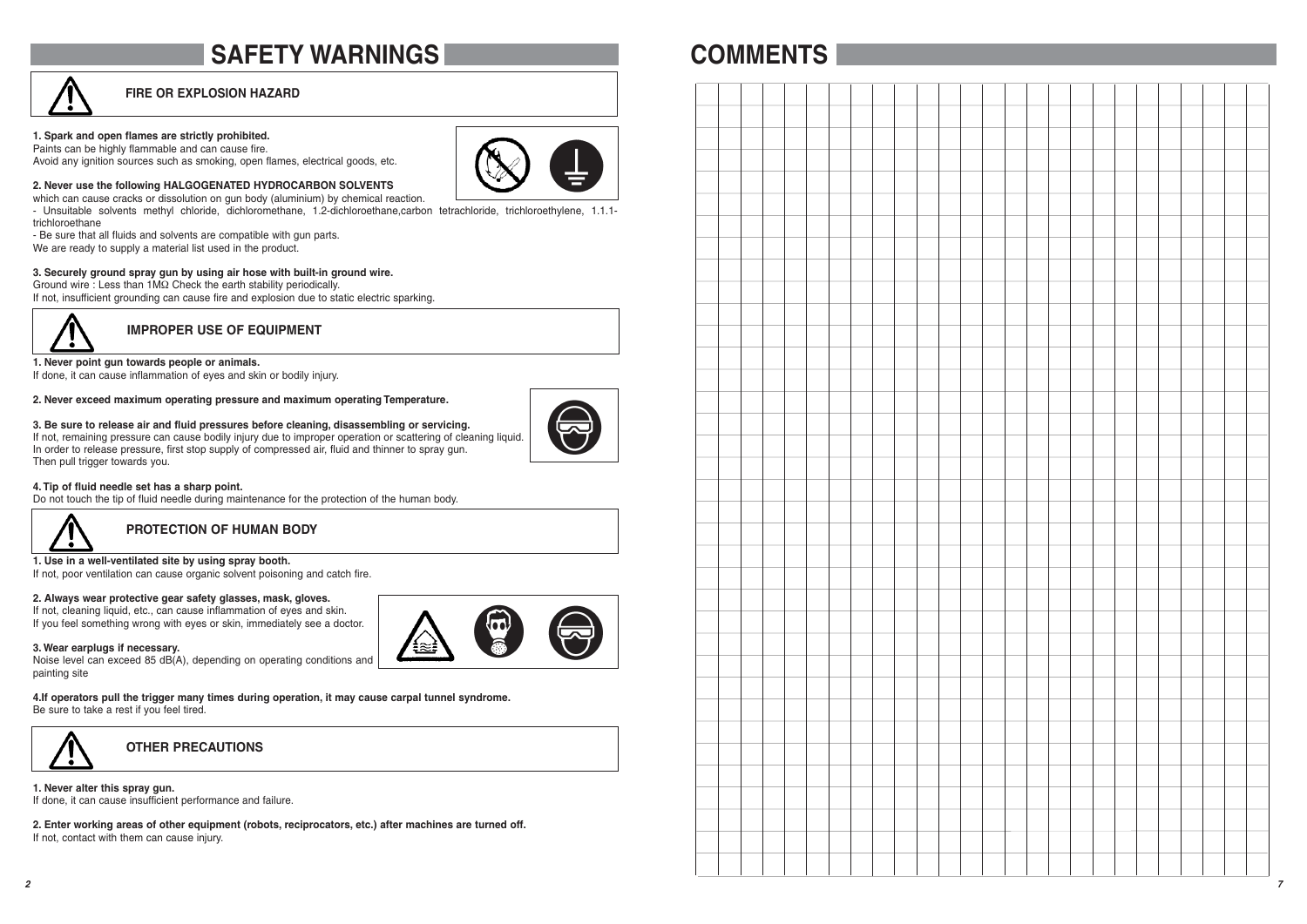### **SPARE PARTS LIST**



#### **PARTS LIST**

| ו טום טווחת               |                     |  |  |  |  |  |
|---------------------------|---------------------|--|--|--|--|--|
| <b>DESCRIPTION</b>        | <b>REF.PART</b>     |  |  |  |  |  |
| AIR CAP SET               | 1                   |  |  |  |  |  |
| NOZZLE+ NEEDLE SET        | ٠<br>$\overline{2}$ |  |  |  |  |  |
| <b>FLUID NOZZLE</b>       | ٠<br>$2 - 1$        |  |  |  |  |  |
| FLUID NEEDLE SET          | ٠<br>$2 - 2$        |  |  |  |  |  |
| NEEDLE PACKING CARTRIDGE  | ٠<br>$\overline{4}$ |  |  |  |  |  |
| BODY SET                  | 5                   |  |  |  |  |  |
| <b>AIR NIPPLE</b>         | $5 - 1$             |  |  |  |  |  |
| <b>FLUID NIPPLE</b>       | $5 - 2$             |  |  |  |  |  |
| PATTERN ADJ. SET          | 6                   |  |  |  |  |  |
| AIR VALVE SEAT SET        | 7                   |  |  |  |  |  |
| O RING                    | ٠<br>$7 - 1$        |  |  |  |  |  |
| AIR VALVE                 | ٠<br>8              |  |  |  |  |  |
| AIR VALVE SPRING          | 9                   |  |  |  |  |  |
| FLUID ADJ. GUIDE          | 10                  |  |  |  |  |  |
| FLUID NEEDLE SPRING       | 11                  |  |  |  |  |  |
| FLUID ADJ. KNOB           | 12                  |  |  |  |  |  |
| AIR VALVE SHAFT           | 13                  |  |  |  |  |  |
| AIR ADJ. SET              | 14                  |  |  |  |  |  |
| TRIGGER STUD              | 15                  |  |  |  |  |  |
| TRIGGER                   | 16                  |  |  |  |  |  |
| E STOPPER                 | 17                  |  |  |  |  |  |
| BRUSH                     | 18                  |  |  |  |  |  |
| <b>INSTRUCTION MANUAL</b> | 19                  |  |  |  |  |  |

#### **FLUID NOZZLE-FLUID NEEDLE SET COMBINATION**

| <b>Fluid nozzle</b> |           |  |
|---------------------|-----------|--|
| Mark                | set -Mark |  |
|                     |           |  |
| 200WB/08            | 40012     |  |
| 200WB/10            | 40012     |  |
| 200WB/12            | 40012     |  |
| 400WB/16            | 20015     |  |
| 400WB/18            | 20020     |  |
|                     |           |  |

# **HOW TO OPERATE**

Suggested air pressure is 1.0 to 2.0 bar (14 to 29 PSI)

Recommended paint viscosity differs according to paint property and painting conditions. 15 to 23 sec. / Ford cup #4 is recommendable.

Keep fluid output as small as possible to the extent that the job will not be hindered. It will lead to better finishing with fine atomization.

Set the spray distance from the gun to the work piece as near as possible within the range of 100\_250 mm (3.9\_9.8 in).

The gun should be held so that it is perpendicular to the surface of the workpiece at all times. Then, the gun should move in a straight and horizontal line. Arcing the gun causes uneven painting.

# **OTHER PRECAUTIONS**

#### **3. Never spray foods or chemicals through this gun.**

If done, it can cause accident by corrosion of fluid passages or adversely affect health by mixed foreign matter.

**4. If something goes wrong, immediately stop operation and find the cause. Do not use again until you have solved the problem.**

### **HOW TO CONNECT**

#### **CAUTION**

- **Use clean air filtered through air dryer and air filter. If not, dirty air can cause painting failure.**
- **When you use this gun for the first time after purchasing, clean fluid passages spraying thinner and remove rust preventive oil.**

**If not, remaining preventive oil can cause painting failure such as fish eyes.**

- **Firmly fix hose or container to spray gun. If not, disconnection of hose and drop of container can cause bodily injury.**
- 1. Connect an air hose to air nipple tightly.
- 2. Connect a fluid hose or a container to fluid nipple tightly.
- 3. Flush the gun fluid passage with a compatible solvent.
- 4. Pour paint into container, test spray and adjust fluid output as well as pattern width.

# 100-250 mm 3.9-9.8 in

**NOTE:** When ordering parts, specify gun's model, part name with ref.No. and marked No.of air cap set, fluid nozzle and fluid needle.When replacing fluid nozzle or/and fluid needle for pressure feed application, please order nozzle needle set.